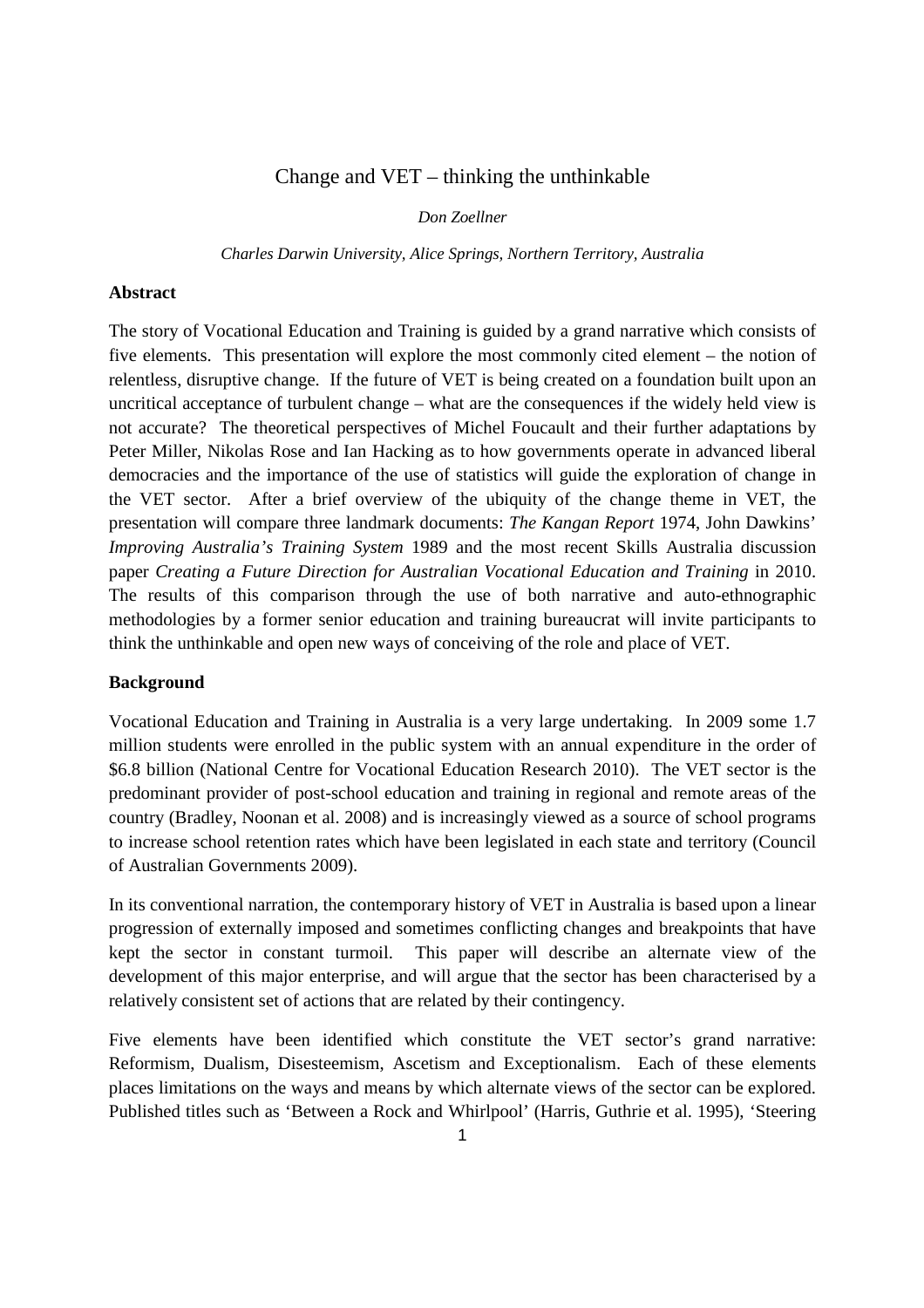Through Rapids' (Lundberg 1996), 'Clash of the Titans' (Schofield 1994) and the theme of this conference last year 'Leading and Responding in Turbulent Times' are typical of descriptions that dominate the sector's narrative about itself. They have created an enduring story about reform of the VET sector.

## **Reformism**

This paper analyses Reformism which arises from the view that there has been constant change in the sector with major break points. The Kangan Report (Australian Committee on Technical and Further Education 1974), the so-called National Training Reform Agenda (NTRA) (Dawkins and Holding 1987; Dawkins 1988; Dawkins 1989; Keating 1994) and discussion papers and policy statements from Skills Australia (2009; 2010) are often cited as major breakpoints. Reformism has created a particularly powerful discourse which is most succinctly exemplified by Wheelahan when referring to the NTRA, "Henceforth, VET was subordinated to national economic imperatives and the Kangan vision was gone from policy" (2010).

Contrary to this view, the 1945 White Paper on Full Employment in Australia (Coombs 1994) intimately tied training to post war economic development and national priorities. In particular, the Commonwealth Employment Service had a specific mandate to meet the needs of individual employees by matching them with suitable, productive employment. The major initiative proposed to achieve this economic goal was the Commonwealth Reconstruction Training Scheme in addition to special training plans for both civilians and ex-service personnel. Although a more ambitious proposal for a national system of adult education by W. G. K. Duncan in 1944 was not adopted, he canvassed enduring themes to directly link adult education to industrial efficiency as a national economic imperative, use modern technologies (such as the gramophone), establish a joint State and Commonwealth funding agreement for delivery of training and increase the amount of research in the area of adult education (Whitelock 1973).

The VET grand narrative is built upon the wide-spread acceptance of an image of the individual that emerged from the Commonwealth's review of Technical and Further Education (TAFE) which was initially chaired by Myer Kangan (Kearns and Hall 1994; Goozee 2001; Kinsman 2009). Again, Wheelahan (2010) neatly encapsulates this crucial component of the grand narrative associated with the Kangan Report when she states, "TAFE's interdependent purposes were to prepare people for work, develop the individual and provide second-chance education." The primacy of the individual with rights and aspirations (Lee and Wickert 1995) which became so widely accepted by the sector neglects a key feature of Kangan's reference to the individual – his or her intended contribution to the good of the community and as efficient employees.

Kangan's professional background had positioned him to become the Australian expert on personnel management (Kangan 1964). He had unambiguous views about the nature of the individual's ability to contribute to the improved productivity and efficiency of the workplace. He repeatedly makes the point in *Personnel Management for Australia* that a productive worker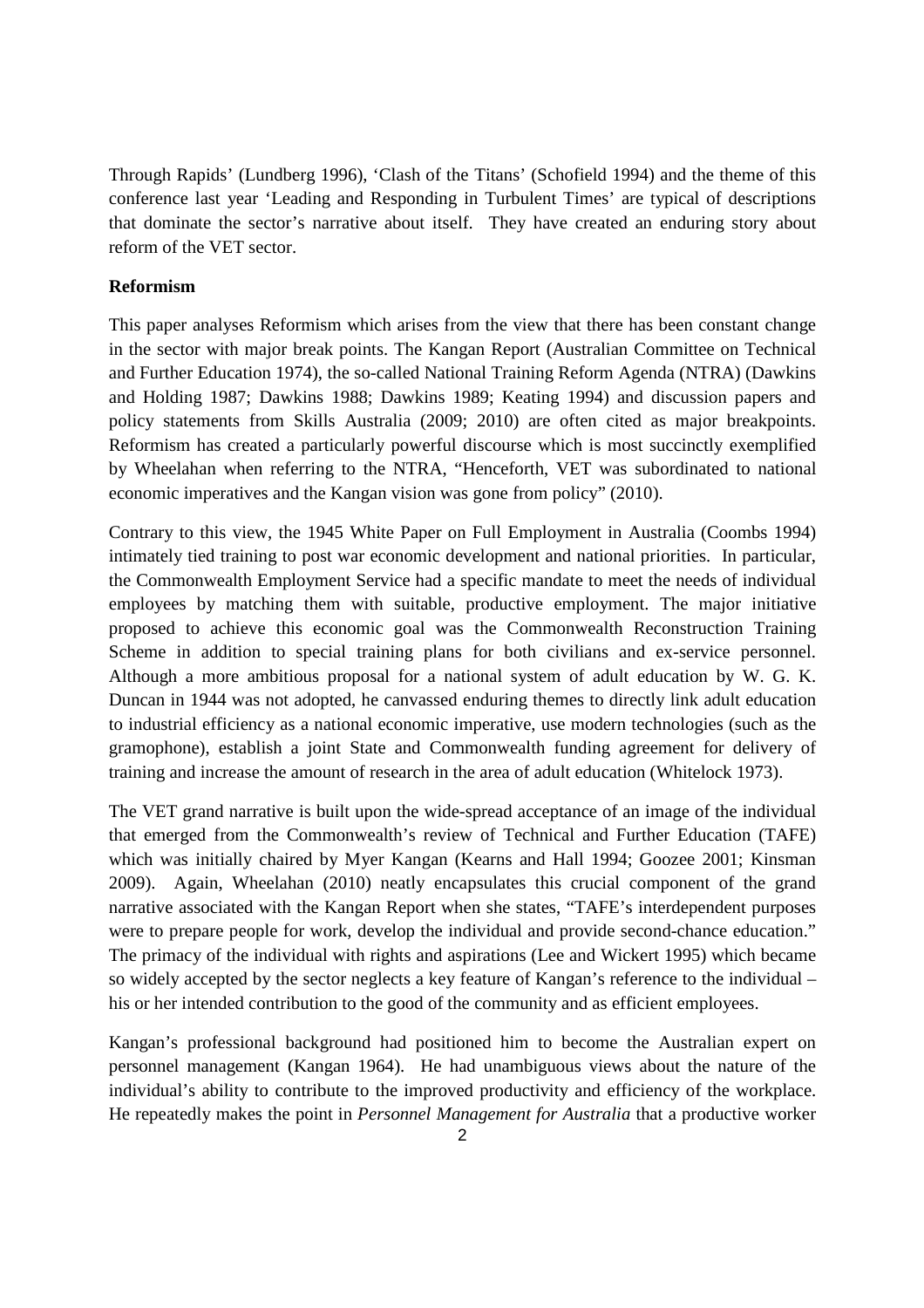must also be satisfied. His views have a significant philosophical lineage in the concept of utilitarianism (Mill 2004) which defines that for anything to be right (as opposed to wrong) then the measure is how much happiness this thing or event brings to the most persons.

Kangan's emphasis on managing personnel, which included carefully matching the appropriate types and levels of training to the capacities of the individual worker, has strong connections to management practices from the United States of America with a focus on a low-skills, highly segmented workforce requiring significant amounts of direct managerial supervision (Esping-Andersen 1990; Thelen 2004). In short, Kangan believed that a well-supervised, satisfied worker would be more efficient and productive and make a greater contribution to the economic development of the country. This view, again, tightly links the role of VET to economic ends which has been excluded from the dominant narrative.

While at one level it might appear that the 70 landmark national reports since 1969 and the 60 landmark state and territory reports from 1976 to the present (VOCED data base (http://www.voced.edu.au/landmark/index.html) would support the notion of constant change, there are other signs that suggest significant continuities. For example, in the Northern Territory during 1976 there were 836 apprentices in the traditional trades (Department of Education Northern Territory Division 1977), while in 2009 there were 800 apprentices in the equivalent categories (National Centre for Vocational Education Research 2010). With the problem of skills shortages, high levels of youth unemployment, years of supposed reform and the large financial and infrastructure investment in VET, how has it arisen that with more than double the population in the Northern Territory, the same numbers of apprentices are being trained?

# **A Comparison**

In order to explore the proposal that there is a continuity of themes in the VET sector, three landmark papers that cover the period from 1974 to 2010 have been chosen as representative of the types of issues that were considered important to policy and program developers over time. The three documents are *TAFE in Australia: Report on Needs in Technical and Further Education (Kangan Report), Improving Australia's Training System* from the then Minister for Education John Dawkins and from Skills Australia, *Creating a future direction for Australian vocational education and training.*

Dawkins' paper and its six major areas requiring reform is used as the reference point as it is situated in the middle of the time period and offers a vantage point from which to gaze both forward and backwards. While the language in each document represents the relevant decade, for example, manpower in 1974 versus workforce in 2010, the descriptions of issues under discussion remain remarkably consistent. Dawkins noted the "new demands for training and skills at all levels of the workforce" (1989, p. iii) while the Kangan Report (p. xxiv) notes "shifting job specifications resulting from technological and social change, and especially with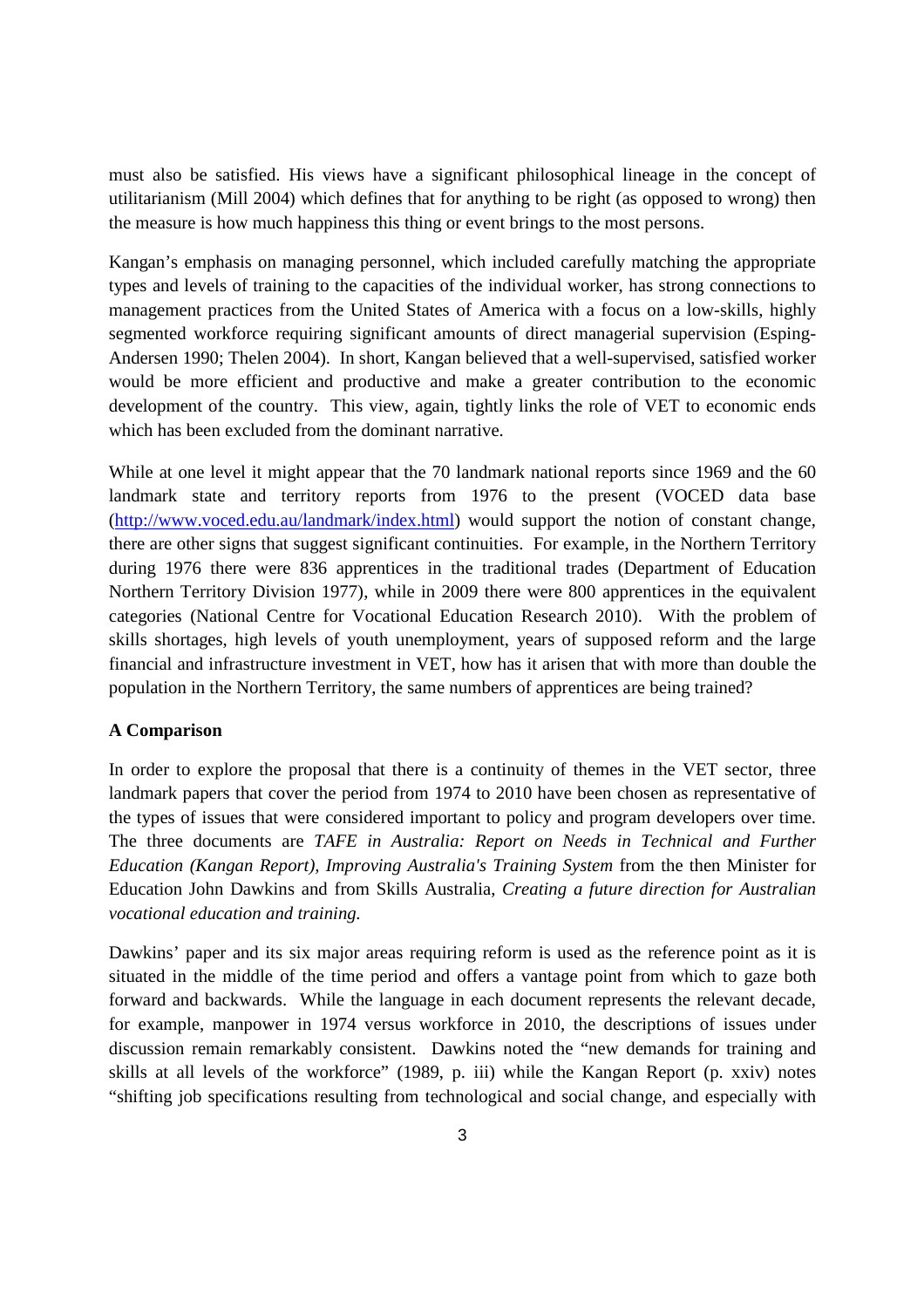new employment opportunities which open up". Skills Australia summarises this matter as a 'new mandate for the sector'.

Secondly, Dawkins (1989, p. iii) calls for "an increased emphasis upon on demonstrated competence rather than time served" which is described in Kangan as 'self-learning' and 'selfpaced' with increasing reliance upon a variety of learning environments and new technologies. The area of competence is addressed by Skills Australia under the heading of 're-engineering apprenticeships for life-long learning'.

The third item even uses the same word from all three sources – flexibility. Each calls for more flexible approaches to teaching and learning.

Where Dawkins (1989, p. iii) calls for "greater national consistency in training standards and certification arrangements", Kangan (p. xxviii) recognises the nature of a federated style of government and calls for "different State authorities to produce equivalence and acceptable interpretations" for technical college qualifications. Skills Australia's contribution focuses clearly upon a nationally mandated and operated scheme for both quality and governance. All three believe that workforce mobility is important to support Australia's economic prosperity.

In the fifth theme, Dawkins (1989, p. iii) proposes "improved access to training for disadvantaged groups" and includes women in this heading. Kangan recommends unrestricted access to training for all Australians regardless of the geographical location and makes a special case to provide support for women. Skills Australia's heading of 'Improving the VET Experience' also calls for increased access to training for identified groups without reference to gender.

Finally, all three papers call for better articulation between the educational sectors (VET, school and university) and clearly defined pathways for individuals to follow. The issue is well described in the Kangan Report (p. xxiii-iv), "The proper perspective for the fourth quarter of the twentieth century is for technical and further education to be seen as an alternative – neither inferior nor superior – to the other stream of education, but so organised to enable interchange without personal disadvantage."

The consistency and continuity of themes (higher skills, responsiveness to individual needs, flexibility, national consistency, increased access, articulation) over a period of 40 years stands in stark relief. If the major themes running through the public policy debates have remained so constant, how has it come to be that there is such a strong adherence to the notion of reformism?

One possible explanation might be that the operations and workings of VET are under-theorised. Certainly lack of research is a matter raised in the Kangan Report (p. xxxvii) and was revisited by McDonald (1993) and Harman (1999). It has been proposed that theory has not been able to keep up with the rapidly evolving neoliberal techniques (Ong 1991). Much of the research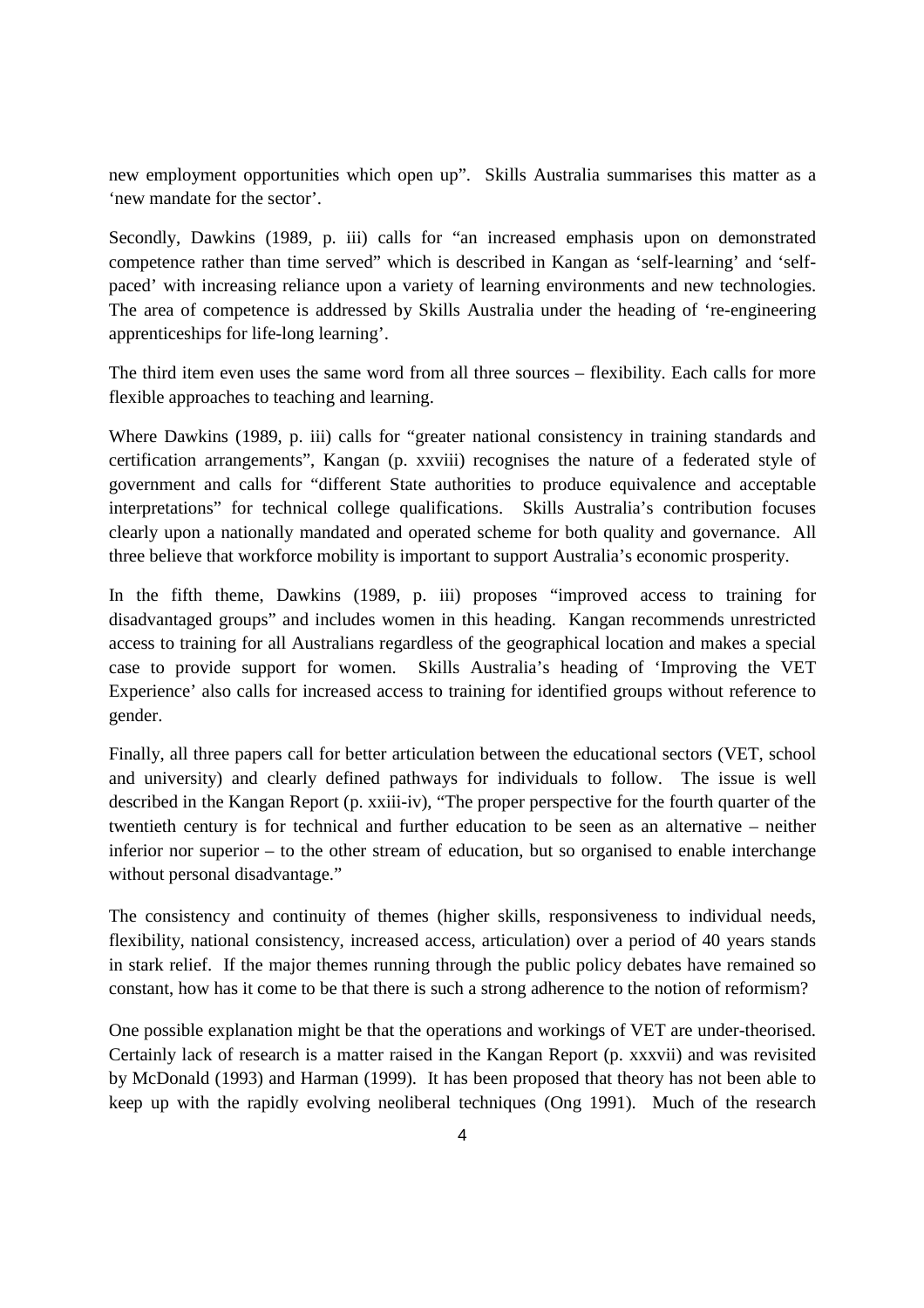activity in VET falls into one of two categories – case studies (Hall 1999) or statistical analysis. The collection of greater amounts and types of data and the ever present call for more information gathering (Shergold 2010; Skills Australia 2010) have become integral parts of what is often referred to as research in VET. The significance of this recurrent call for ever increasing data will be explored later in this paper.

#### **An Alternate Analysis**

Instead of following the more linear traditional accounts of the history of VET (Goozee 2001; Kinsman 2009; Ryan 2011) this paper will draw upon a series of techniques developed by Michel Foucault. From the outset it is crucial to note that Foucault did not believe in grand theories nor did he consider his body of work as having a unifying theme. Foucault presents a series of techniques or a toolkit that can be used to develop 'histories of the present' (Oksala 2007). In particular, he developed a genealogical approach to study power and knowledge in western society (Foucault 1976; 1979). As suggested by the name, a genealogical approach looks back at the characteristics of a particular discourse that built the current state of affairs in order to explain how we have come to understand the existing situation in regard to truth and what is considered to be normal in the relationship between the state and its citizens (Rowan and Shore 2009). Foucault believed that there were no grand theories of human nature or methods of governing that were timeless and totalising. This view would lead Foucault, for example, to reject a basic foundation of Marxism sometimes described as the eternal struggle between capital and labour (Miller and Rose 2008).

In particular, Foucault became very interested in the development and role of the modern state in western democratic societies. How did this particular form of government come into being and how does it operate? A feature of the modern European state which was identified by Foucault's genealogical technique was the ability to conceive of the citizens as a population to be managed. Instead of exercising control of each individual for the overall economic and social prosperity of the nation state, techniques have emerged that allow the state to encourage particular norms of behaviour and action that are seen to be beneficial for the good of the entire population (Foucault 1979). In order to exercise a non-coercive power in the population and to build upon the productive capacity of power and knowledge, the state required a centralisation of information which gave rise to both bureaucracies and the use of statistics. Hacking (1990) uses a genealogical approach to describe how an understanding of probability that can statistically link two or more events has become the major tool used by states to manage populations and measure what is considered to be normal in society. He also recognises how contingent this process can be depending upon what and who is measured.

Several centuries ago as large European cities and nation states were developing, areas of concern to government included health, family structures and related sexual activity, public safety, economic development and national border protection (Foucault 1975; 1976; 1979).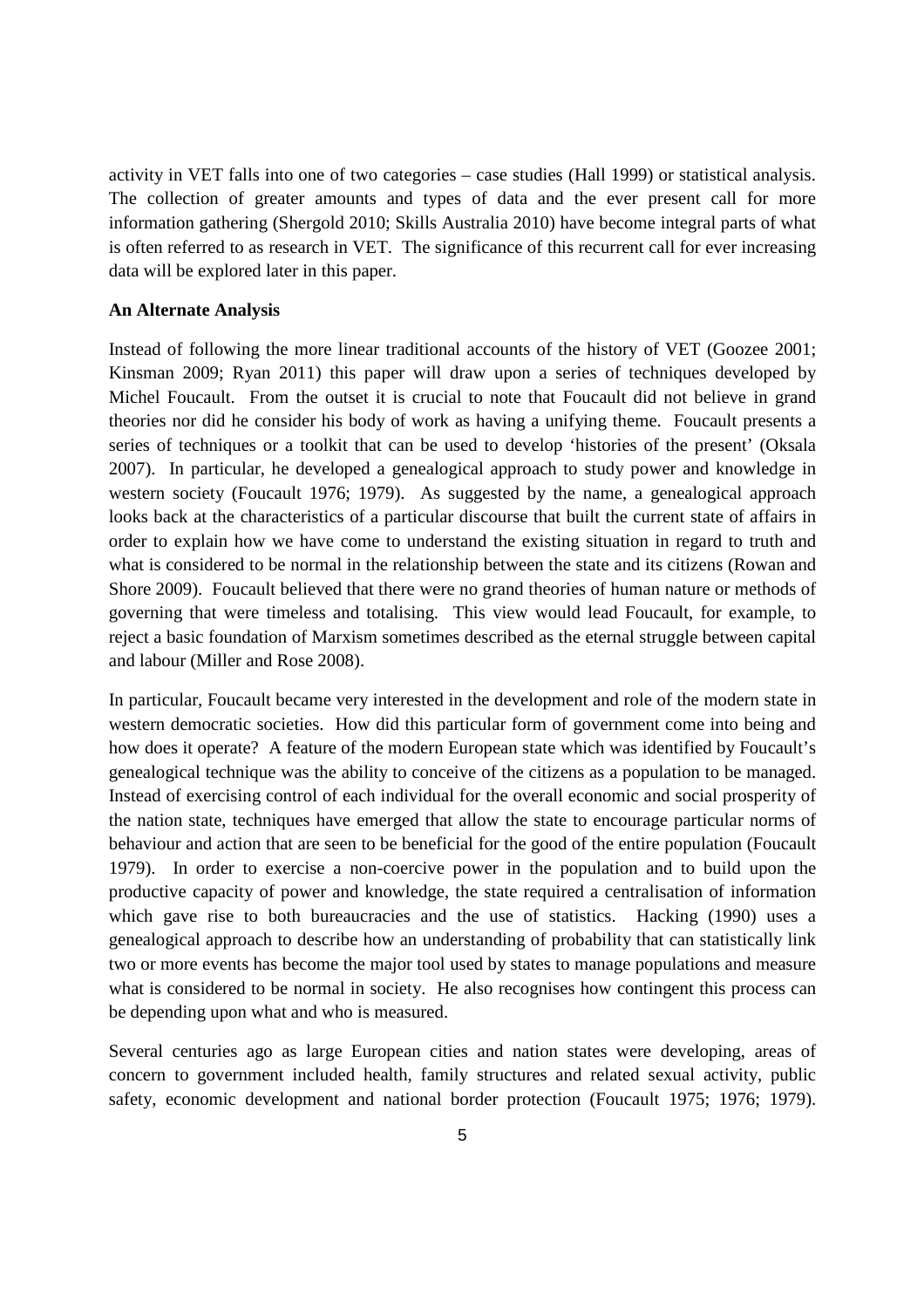Once normal has been determined for a state in addressing particular problems, measures such as public health campaigns could be taken to ensure that individuals are conforming in a variety of areas believed to be of benefit to the nation state. At the same time in Western Europe notions of liberalism and democracy were exerting strong influences over the manner in which states should exercise power in the absence of an all-powerful sovereign which had proved to be unworkable as the cost of enforcement and coercion was too great.

One prominent solution that arose was to consider the population as a set of self-managing individuals who would both understand and work to be normal. In this way the state could look after the population in terms of economic and social matters and encourage individuals to make appropriate choices in the conduct of their personal affairs which supported the broader national goals (Barry, Osborne et al. 1996). With the collection and centralisation of statistics and other information, the state could simultaneously manage a population and monitor individual behaviour. Direct intervention by the state could be reserved for circumstances when abnormal behaviour is detected. These techniques have been enhanced and made more ubiquitous through the use of modern information technologies which almost paradoxically allow for greater information about the population to be gathered while simultaneously knowing more about the individual in a manner not possible in previous times (Hacking 2006).

The overall result from Foucault's genealogical study of several centuries of the interaction of the state and the citizens was his identification of a characteristic rationality of government. He believed that these governments had a certain mentality in regards to the conduct of their citizens and coined the phrase 'governmentality' (Burchell, Gordon et al. 1991). The governmentality that characterises neoliberal approaches is not an overarching methodology or mechanism of control – it is a way of thinking about issues and a set of ubiquitous and highly mobile techniques (Ong 2007) that have been broadly applied in advanced liberal democracies that espouse the critical importance of individual choice.

The state does not just randomly pick and choose areas of activity. The starting point for governments is always the identification (and sometimes creation) of a problem. Governments cannot act in a specific sphere unless a problem has been identified. Bacchi (2009) uses a Foucauldian approach to describe the process of problematisation in the Australian context and reminds us of Foucault's insistence upon the contingent nature of the process. It is important to identify what assumptions underpin the representation of the problem. What is left unsaid about the problem, what are the effects of presenting the problem in this particular manner and how has the problem been produced and disseminated? Unless these questions are addressed, a whole variety of different ways of both thinking about the problem, possible solutions and unintended consequences are likely to be ignored. Or, in fact, there may not be a problem that is amenable to government action present at all if one makes a deeper analysis.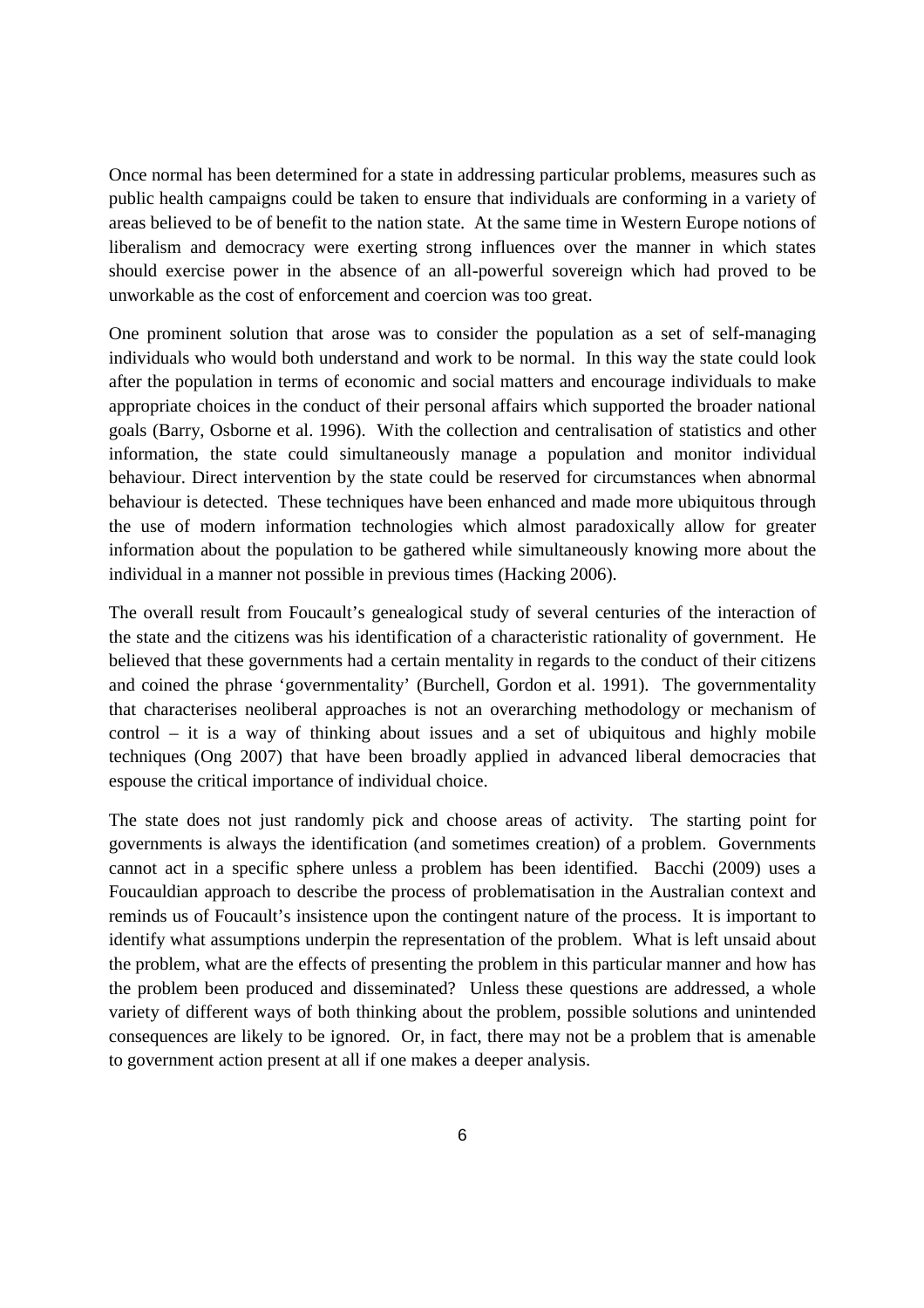The major role for most organisations seeking government funding is to create or highlight a problem (or even a crisis) that will require government action. The constant reference to the shortage of skilled labour in Australia is a relevant example (Skills Australia 2009; Skills Australia 2010). Due to governmentality, problems can only be framed in specific ways amenable to the rather limited range of government responses. Governments can only conceive of problems in certain ways, prepare and implement programs under tightly controlled conditions and monitor the outcomes by reference to rather limited types, but large amounts, of data and information.

### **Returning to VET**

In addition to accepting Foucault's rejection of grand narratives as a matter of principle, the history of VET policy in Australia has been driven by a doggedly persistent and consistent group of issues that seriously undermines the basis of Reformism. The economic need for higher skills, responsiveness to individual needs, flexibility of teaching and learning, national consistency of standards for worker mobility, increased access for disadvantaged groups and articulation across the education and training sectors have guided the policy responses of all Australian governments since the end of World War Two.

In contrast to VET's grand narrative, it is proposed that the neoliberal conception of *homo economicus*, the economically rationale, choice making individual (Burchell, Gordon et al. 1991) was well and truly entrenched in Australian governmentality well before Dawkins and the National Training Reform Agenda. Certainly, Kangan's approach (Kangan 1964) to personnel management was driven by the desire of employers to reduce the mobility of skilled workers seeking higher wages and better conditions. Both the employer and the nation would benefit from the efficiency gained by having the best possible match between the workers' skills and their deployment in industry. The importance of his 1974 reference to the individual as part of the grand narrative of change in VET generally neglects the total aspects of Kangan's individual – that of a rational choice maker, contributor the Australia's economic development and, therefore, a suitable subject for the neoliberal techniques of societal management.

In comparing the three landmark reports, it is clear that the issues being faced in managing the Australian economy have been remarkably consistent. There is a perceived need to develop a workforce with the appropriate sets and levels of skills to compete in a globalised marketplace. In alignment with other western democratic countries (Burchell, Gordon et al. 1991), Australians have accepted that the responsibility for managing the economy as a central rationale for the very existence of the government as opposed, for example, of leaving the matter to the private sector market. Although, Pusey (1988) notes that Australia has a unique view as to the role of government when compared to other advanced liberal democracies in that the state is expected to intervene and protect the rights of the individual and is generally viewed a less coercive than the United States or Britain.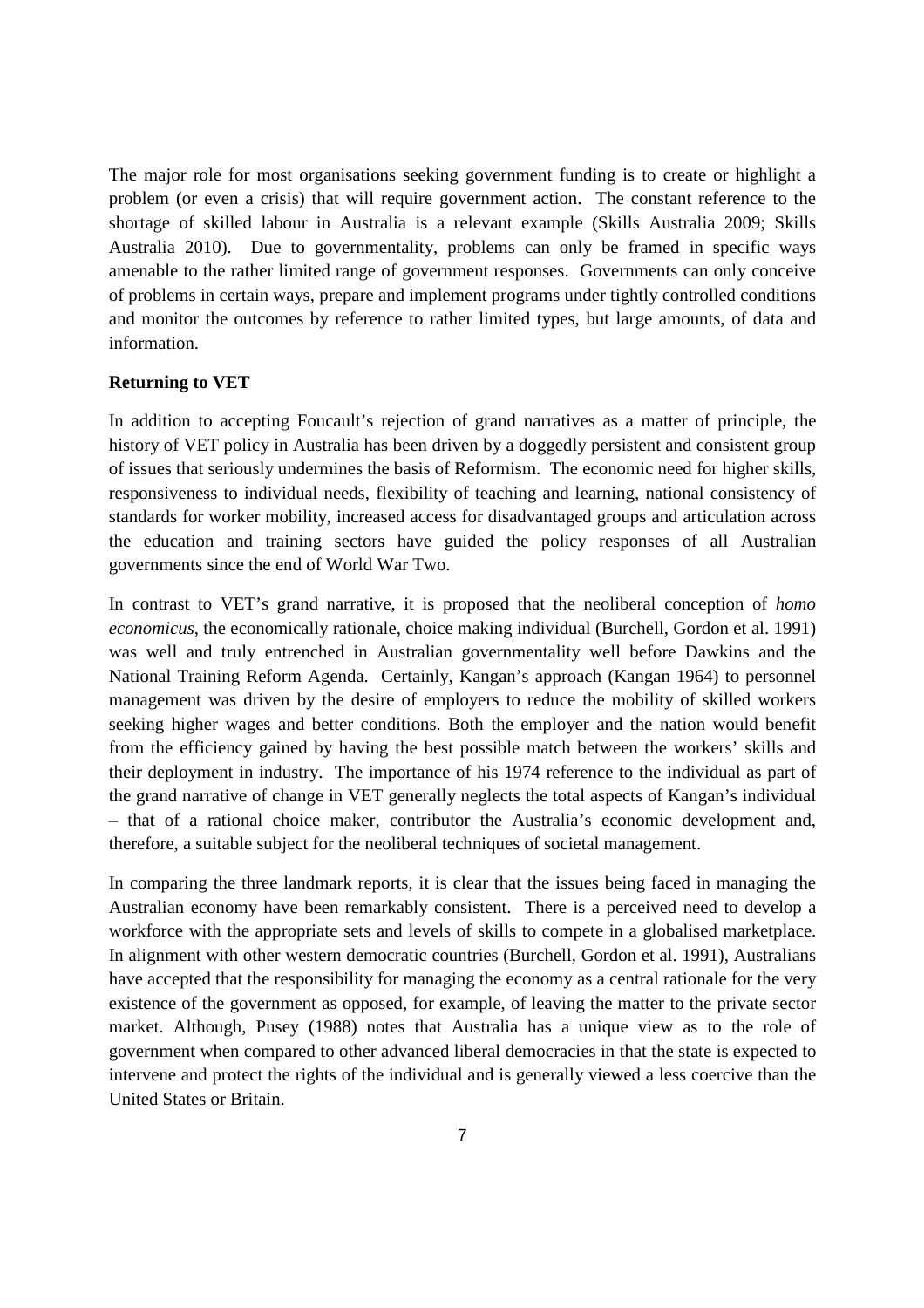As Foucault has identified, governments generally only respond to a particular issue if it is portrayed as a problem and bring to bear a specific rationality. Certainly, since World War Two, this governmentality has been dominated by a neoliberal set of beliefs and techniques that are aimed at producing self managing citizens who will rationally choose to behave in manners which have been identified as normal. They are monitored at the population level through gathering vast amounts of information on individuals. The importance of gathering data to allow for neoliberal states to respond to problems cannot be overemphasised (Hacking 1990; Rose, O'Malley et al. 2006). The creation and longevity of the National Centre for Vocational Education Research, its ownership by state and federal ministers and the mechanisms used to collect 90 fields of information on *every* individual who enrols in a publically funded VET unit demonstrate the critical role of information to governments.

While at one level of analysis, having the responsibility for apprenticeship training in the NT rest with nine different agencies since the 1970s and the creation and disappearance of several bodies such as the Australian National Training Authority and the Enterprise and Career Education foundation at the national level (Australian National Training Authority 1995; 2004) appear to be a lot of change for those directly involved, a Foucauldian analysis suggests the major issue of supplying a skilled workforce for the economic and development of Australia has not changed.

Is it time to think the unthinkable? Has the grand narrative of VET uncritically accepted the notion of change as a given fact of life and, as a result, limited the conversations and discussions of the much deeper policy issues facing Australia? This analysis supports the case that little has fundamentally changed in the rationale for the existence and role of the VET sector and governments' limited responses mostly in the form of infrastructure and bureaucratic reorganisations. There has been lots of activity in response to the recasting of problems in order to attract and retain government funding, but very little change.

#### **References**

- Australian Committee on Technical and Further Education (1974). TAFE in Australia: Report on Needs in Technical and Further Education (Kangan Report) Canberra, Australian Government Publishing Service.
- Australian National Training Authority (1995). Annual report 1994: Australia's vocational education and training system. Brisbane, Australian National Training Authority.
- Australian National Training Authority (2004). Annual national report of the Australian vocational education and training system 2003. Brisbane, Australian National Training Authority.
- Bacchi, C. (2009). Analysing Policy: What's the problem represented to be? Frenchs Forest, NSW, Pearson.
- Barry, A., T. Osborne, et al., Eds. (1996). Foucault and Political Reason: Liberalism, neoliberalism and rationalities of goverment. Chicago, University of Chicago Press.
- Bradley, D., P. Noonan, et al. (2008). Review of Australian Higher Education Final Report. Canberra, Department of Employment Education and Workplace Relations.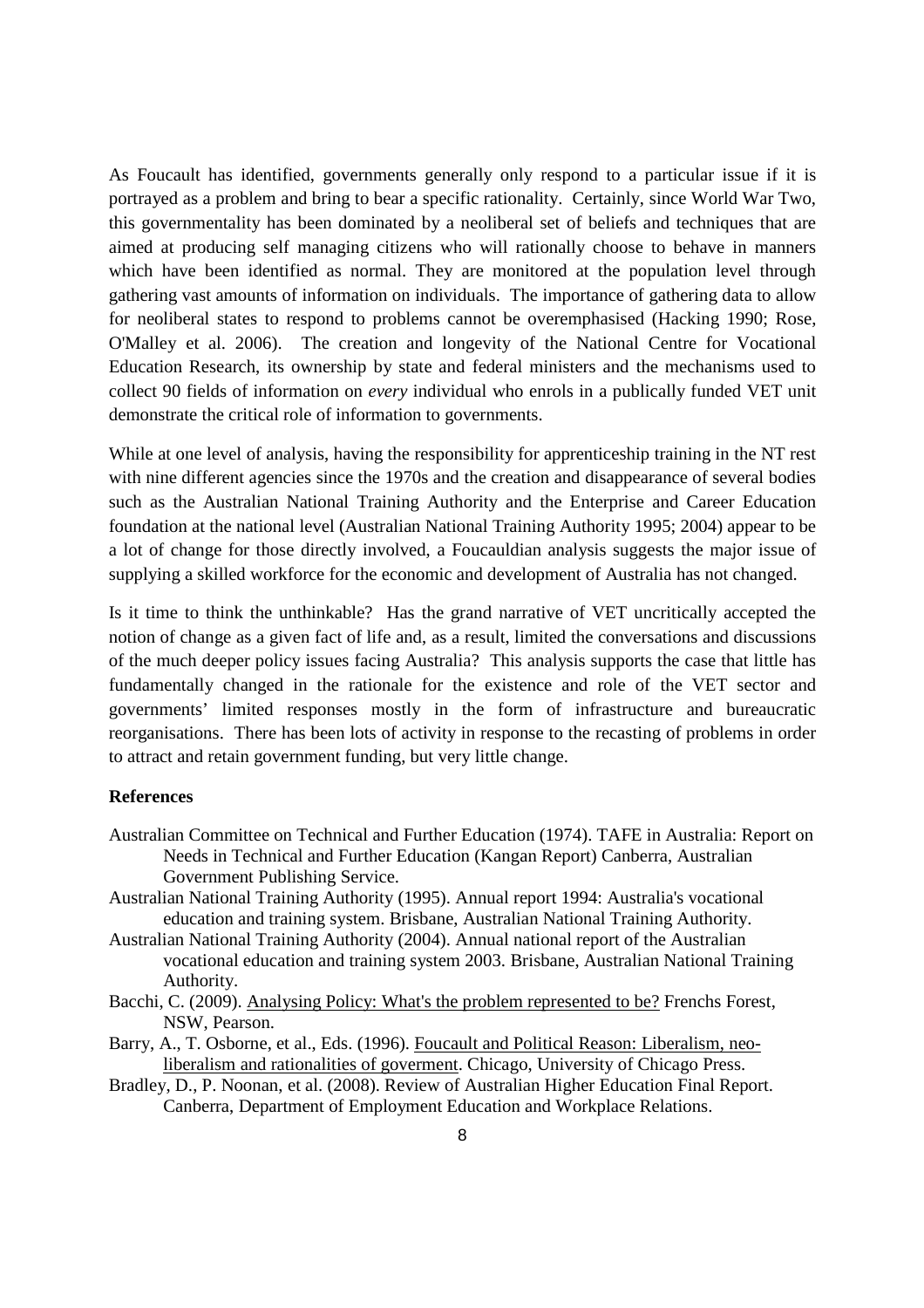- Burchell, G., C. Gordon, et al., Eds. (1991). The Foucault Effect: Studies in Governmentality. Chicago, University of Chicago Press.
- Coombs, H. C. (1994). From Curtin to Keating: The 1945 and 1994 White Papers on Employment - A Better Environment for Human and Economic Development. Darwin, North Australia Research Unit, Australian National University.
- Council of Australian Governments (2009). National Partnership Agreement on Youth Attainment and Transitions. D. o. P. M. a. Cabinet, Commonwealth of Australia.
- Dawkins, J. (1988). A Changing Workforce. Canberra, Australian Government Publishing Service.
- Dawkins, J. (1989). Improving Australia's Training System. Canberra, Australian Government Publishing Service.
- Dawkins, J. and A. Holding (1987). Skills for Australia. Canberra, Australian Government Publishing Service.
- Department of Education Northern Territory Division (1977). Report for 1976 Department of Education Northern Territory Division. Darwin, Department of Education Northern Territory Division.
- Esping-Andersen, G. (1990). The Three Worlds of Welfare Capitalism. Princeton, NJ, Princeton University Press.
- Foucault, M. (1975). The Birth of the Clinic. New York, Vintage Books.
- Foucault, M. (1976). The History of Sexuality Volume One: An Introduction. New York, Penguin Books.
- Foucault, M. (1979). Discipline and Punish. New York, Random House.
- Goozee, G. (2001). The Development of TAFE in Australia. Leabrook, National Centre for Vocational Education Research.
- Hacking, I. (1990). The Taming of Chance. New York, Cambridge University Press.
- Hacking, I. (2006). The Emergence of Probability. New York, Cambridge University Press.
- Hall, W. C. (1999). Research into Work and Training. Australian Education: Review of Research 1965-1998. J. Keeves and K. Marjoribanks. Melbourne, Australian Council for Educational Research**:** 301-325.
- Harman, G. (1999). Politics of Education. Australian Education: Review of Research 1965-1998. J. Keeves and K. Marjoribanks. Melbourne, Australian Council for Educational Research**:** 31-57.
- Harris, R., H. Guthrie, et al. (1995). Competency-based Education and Training: Between a Rock and a Whirlpool. South Yarra, Victoria, McMillan Education Australia Pty Ltd.
- Kangan, M. (1964). Personnel Management for Australia. Sydney, West Publishing Corporation Pty Ltd.
- Kearns, P. and W. Hall, Eds. (1994). Kangan: 20 Years On. Adelaide, National Centre for Vocational Education and Research.
- Keating, P. (1994). Working Nation: the White Paper on employment and growth Volume One. Canberra, Australian Government Printing Service.
- Kinsman, M. (2009). Reflections on the History of TAFE in Australia. NCVER No Frills Conference. Ballarat, Victoria, National Centre for Vocational Education Research.
- Lee, A. and R. Wickert (1995). Reading the discourses of adult basic education teaching. Understanding adult education and training. G. Foley. St. Leonards, NSW, Allen and Unwin**:** 134-146.